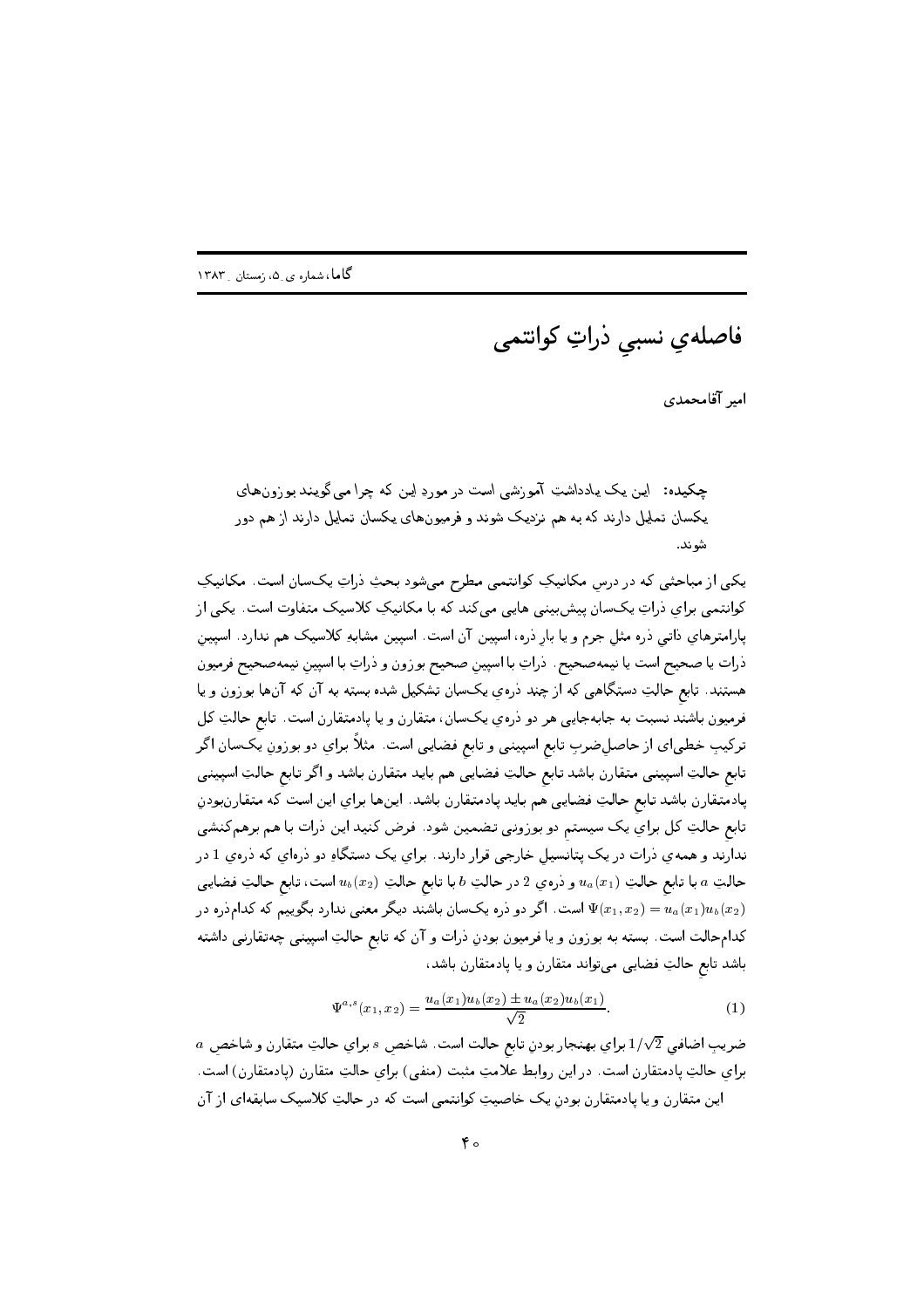نداشتیم. این خاصیت منجر به آثاری میشود که تنها در حالتِ کوانتمی رخ میدهند. یکی از این اثرها آن است که هیچ دو فرمیون یکسانی نمیتوانند در یک حالت باشند، به این دلیل که تابع حالتِ کل نسبت به جابهجایی دو ذره پادمتقارن است و اگر دو ذره در یک حالت باشند، تابع حالتِ کل صفر میشود. برعکس بوزونهای یکسان میتوانند همگی در یک حالتِ کوانتمی قرار بگیرند. این اثر منجر به پدیدهی چگالش بوز و اَبرشارگی میشود.

فرض کردیم که خودِ ذرات با هم برهمکنشی ندارند ولی با این همه میتوان نشان داد که اگر دو ذره در حالتِ فضایبی متقارن باشند به طور مؤثر به هم نزدیکتر و اگر در حالتِ فضایبی پادمتقارن باشند به طور مؤثر از هم دورترند. برای نشاندادن کمّی این مطلب بیایید فاصلهی نسبی دو ذره را حساب کنیم.

$$
X := x_1 - x_2. \tag{2}
$$

برای محاسبه ی مکان نسبی دو دره باید متوسط  $x_1$  و متوسطِ  $x_2$  را محاسبه کنیم.

$$
\langle X \rangle = \langle x_1 \rangle - \langle x_2 \rangle
$$
  
\n
$$
\langle x_1 \rangle = \langle \Psi | x_1 | \Psi \rangle
$$
  
\n
$$
= \frac{1}{2} \langle u_a \otimes u_b \pm u_b \otimes u_a | x_1 | u_a \otimes u_b \pm u_b \otimes u_a \rangle
$$
  
\n
$$
= \frac{1}{2} [\langle u_a | x | u_a \rangle \langle u_b | u_b \rangle \pm \langle u_a | x | u_b \rangle \langle u_b | u_a \rangle
$$
  
\n
$$
\pm \langle u_b | x | u_a \rangle \langle u_a | u_b \rangle + \langle u_b | x | u_b \rangle \langle u_a | u_a \rangle]
$$
  
\n
$$
= \frac{1}{2} ((x_a) + \langle x_b \rangle ). \tag{3}
$$

که 
$$
x_a
$$
و  $x_b$  متوسطگيري مکان روی حالتهاي  $a$  و لاست.

$$
\langle x_a \rangle := \langle u_a(x) | x | u_a(x) \rangle \qquad \langle x_b \rangle := \langle u_b(x) | x | u_b(x) \rangle. \tag{4}
$$

به همین صورت  $\langle x_2 \rangle$  را میتوانیم به دست آوریم که همان مقدار  $\langle x_1 \rangle$  است. در این صورت مکان متوسطِ نسبی دو ذره  $\langle X\rangle$  صفر است. در واقع  $x_1-x_2$  هم میتواند مثبت و هم میتواند منفی باشد و به طور متوسط مقدار آن صفر است. براي آن كه ببينيم فاصلهي نسبي دو ذره چهقدر است بياييد وردايي ، يعني  $(\Delta X)^2$  را به دست آوريم. اگر با محاسبه $\langle x_1^2 \rangle$  مشابهي  $\langle x_1^2 \rangle$  و  $\langle x_2^2 \rangle$  را به دست آوريم، نتيجه، می شود

$$
\left\langle x_1^2 \right\rangle = \left\langle x_2^2 \right\rangle = \frac{1}{2} \left( \left\langle x_a^2 \right\rangle + \left\langle x_b^2 \right\rangle \right) \tag{5}
$$